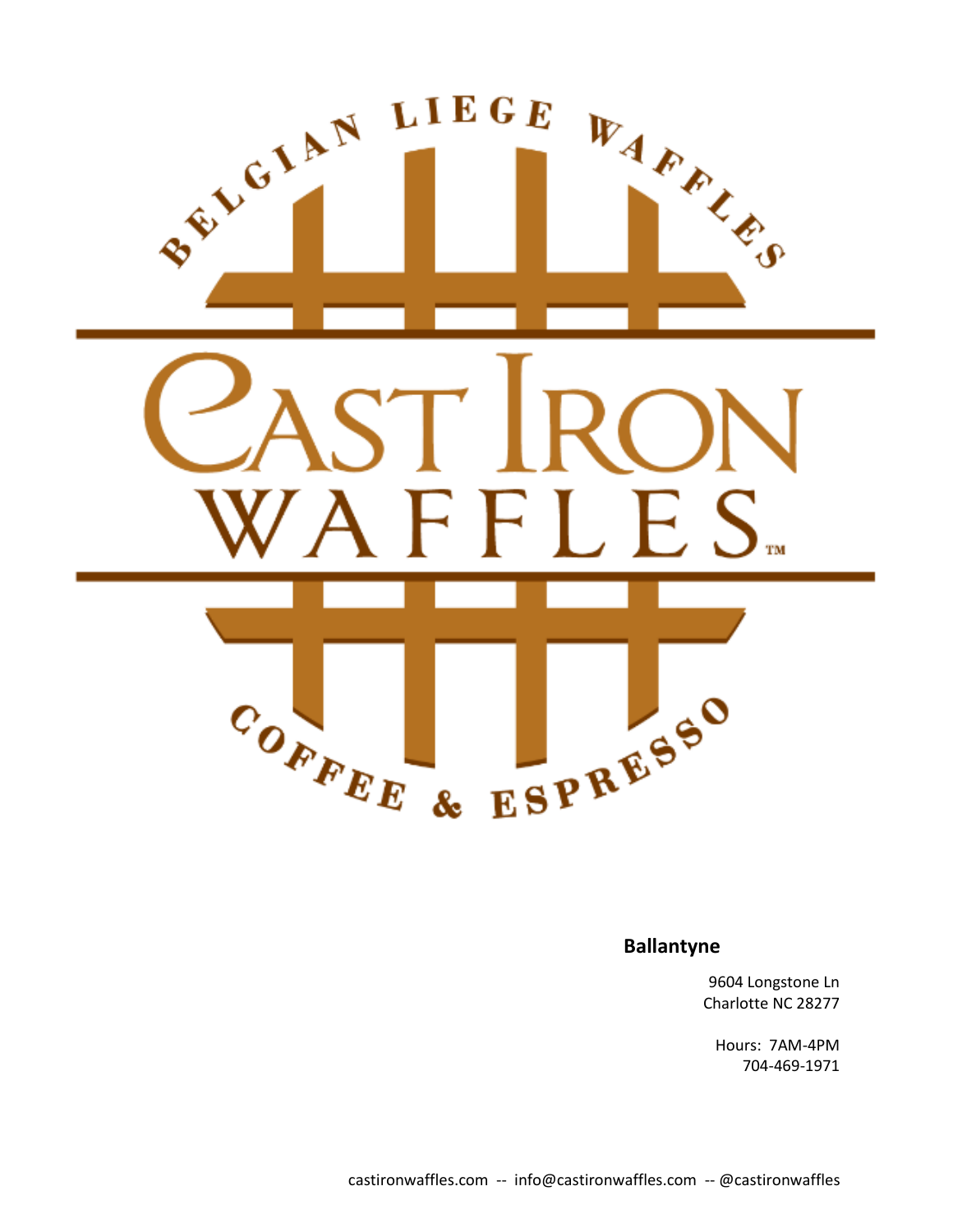# AUTHENTIC LIEGE WAFFLES

# **BELGIAN STREET FOOD**

Brioche Dough & Caramelized Pearl Sugar

Naked Waffle \$4.50 Belgian Street Food w/Powdered Sugar

## Extra Sweet Waffle \$4.99

Choose 1 Delicious Topping: *Homemade Whipped Cream, Nutella, Maple Butter, Chocolate Chips, Biscoff*

## Deluxe Waffle \$5.75

Nutella, Two Fresh Fruits & Homemade Whipped Cream

## Slowberry Cobbler Waffle \$6.25

Slow Cooked 4 Berry Blend Topped with Fresh Whipped Cream

#### The Lumberjack \$6.25

Sweet & Salty! Topped with Maple Buttercream & Bacon

## Cinnamon Roll Waffle \$5.75

The ENVY of all Cinnamon Rolls! Cinnamon & Brown Sugar Mixture with Vanilla Buttercream

## Sticky Bun Waffle \$5.75

Candied Pecans with Sea Salt, Cinnamon Brown Sugar Mix & Caramel Sauce…Bliss!

## Peanut Butter Cup Waffle \$5.75

Peanut Butter Mixture, Nutella, Fresh Whipped Cream & Chocolate Sauce…Whaaat??!!

> Frozen Waffles (6) \$13.75 Heat & Serve!

## **MADE FRESH DAILY**

5 Ounces of Pure Bliss!

Bulk Waffles (6) \$20.95 Half Dozen Naked Waffles w/Powdered Sugar

Bulk Waffles (12) \$35.95 Dozen Naked Waffles in a Bakery Box to Share!

## Frozen Dozen Waffles \$23.95

Create Your Own Liege Waffle Buffet to Share with Friends & Family!

## Shipped Waffles (12) \$40.95

Cooked Fresh, Vacuum Sealed, Includes Priority Shipping (2-3 day delivery) anywhere in the U.S. Makes a Great Long Distance Gift!

## Shipped Waffles (18) \$52.95

Cooked Fresh, Vacuum Sealed, Includes Priority Shipping (2-3 day delivery) anywhere in the U.S. Makes a Great Long Distance Gift!

## Seasonal Pumpkin Pie Waffle \$5.75

FALL Special! Pumpkin Pie Mixture, Fresh Whipped Cream & Caramel

## Red, White & Blue Waffle \$5.99

SUMMER SPECIAL! Fresh Blueberries, Strawberries & Whipped Cream

# Blueberry Lemon Supreme \$5.99

Lemon Buttercream topped with Fresh Blueberries & Whipped Cream!

 $\sim$  MAKE ANY DRINK BETTER $\sim$ Extra Dbl Espresso \$1.95 -- Flavored Syrup \$.65 – Soy/Alm/Coc/Oat Milk \$.75-\$.95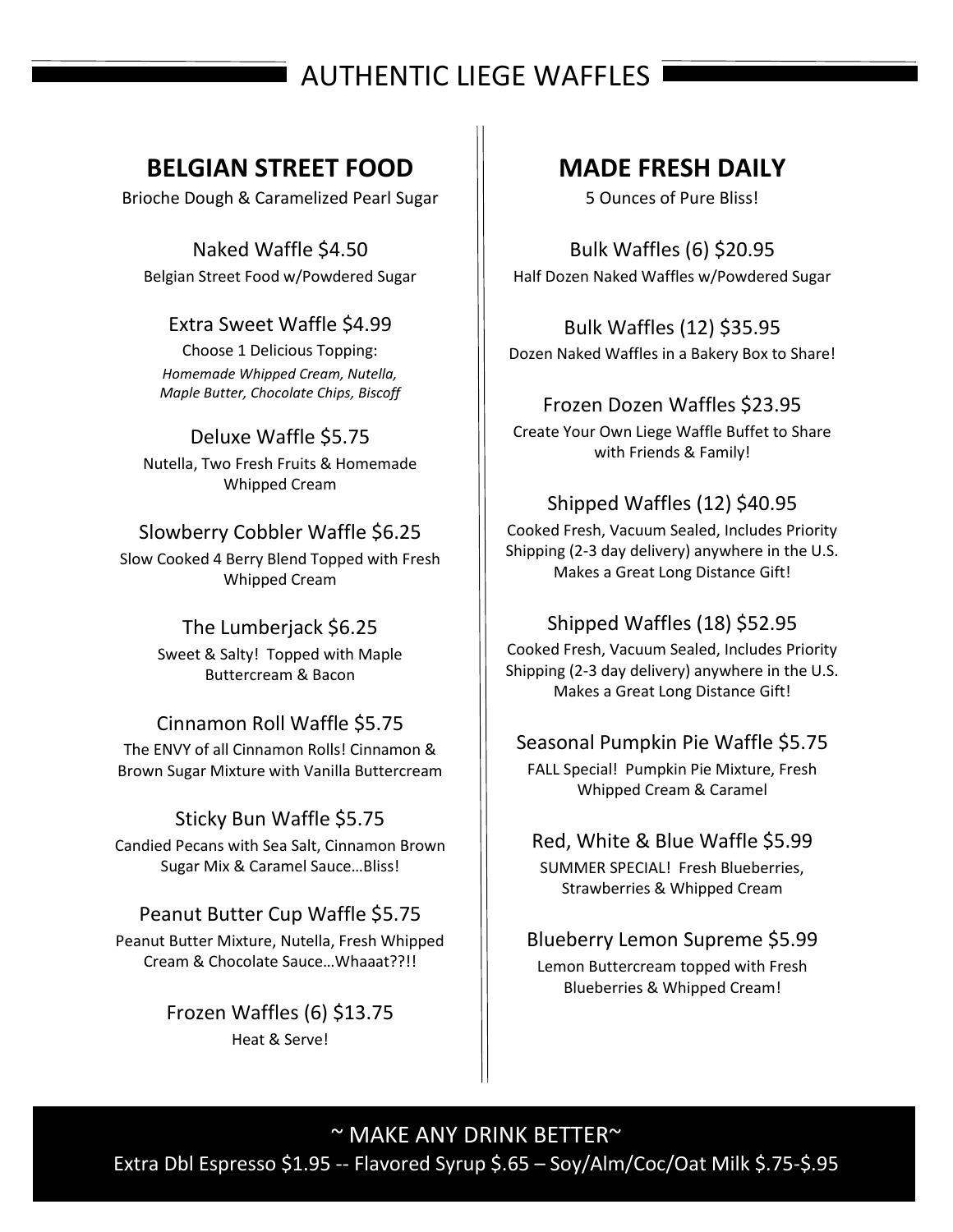# PREMIUM COFFEE & ESPRESSO

## **LATTE'S & COFFEE**

Premium, Fresh, Hand Crafted

12oz 16oz 20oz

Fresh Coffee 2.65 2.80 2.99 Fresh Roasted Blends & Single Origins

Premium Latte 3.90 4.40 5.19 Rich Espresso & Micro Foam Steamed Milk

Mocha Latte 4.40 4.90 5.45 Latte w/Dark Chocolate & Whipped Cream

Caramel Macchiato4.40 4.90 5.45 Latte w/Caramel Sauce & Whipped Cream

Chai Latte 3.90 4.19 4.75 Spicy Oregon Chai & Steamed Milk

Americano 2.99 3.19 4.19 Rich Espresso & Hot Water

Hot Chocolate 2.95 3.40 3.70 Dark Chocolate, Steamed Milk, Whipped Cream

Café Au Lait 3.64 3.79 3.98 Half Fresh Coffee, Half Steamed Milk

Iced Latte 4.40 4.90 Rich Espresso, Milk, Any Flavor!

Specialty Tea 2.90 3.15 Hand Crafted Specialty Teas

Traditional Cappuccino \$3.90 Authentic 6oz Cappuccino, 2oz Espresso, 2oz Steamed Milk, 2oz Foam…Perfectly Delicious

**SPECIALTY DRINKS**

Only The Highest Quality Ingredients!

## Double Espresso \$2.99

Fresh Ground, Hand Tamped & Pulled to Perfection. Make it Two Doubles for \$1.50 extra

## Fruit Smoothie (20 oz) \$5.40

Choose from a combination of Strawberry, Banana, Peach or Mango Fruit Base combined with Low Fat Vanilla Yogurt, Simply Lemonade & Fresh Whipped Cream! ADD 20g SCOOP OF PROTIEN FOR \$1.00

## Toddy (750 ml Bottle) \$13.00

Cold Pressed Espresso Concentrate. Basically Cold Espresso with 60% less acidity. Excellent for Making Iced Latte's at Home! TAKE \$1 OFF IF YOU BRING BACK THE BOTTLE

## Whole Bean \$7.99 (.5 LB)--\$14.99 (LB)

Always Fresh Roasted, Cast Iron Waffle Blend, Espresso & Single Origin Offerings

Blended Coffee (20 oz) \$5.60 Big Train, Any Flavor & Whipped Cream

## MAKE ANY DRINK BETTER!

Extra Dbl Espresso \$1.95 -- Flavored Syrup \$.65 – Soy/Alm/Coc/Oat Milk \$.70-\$.95